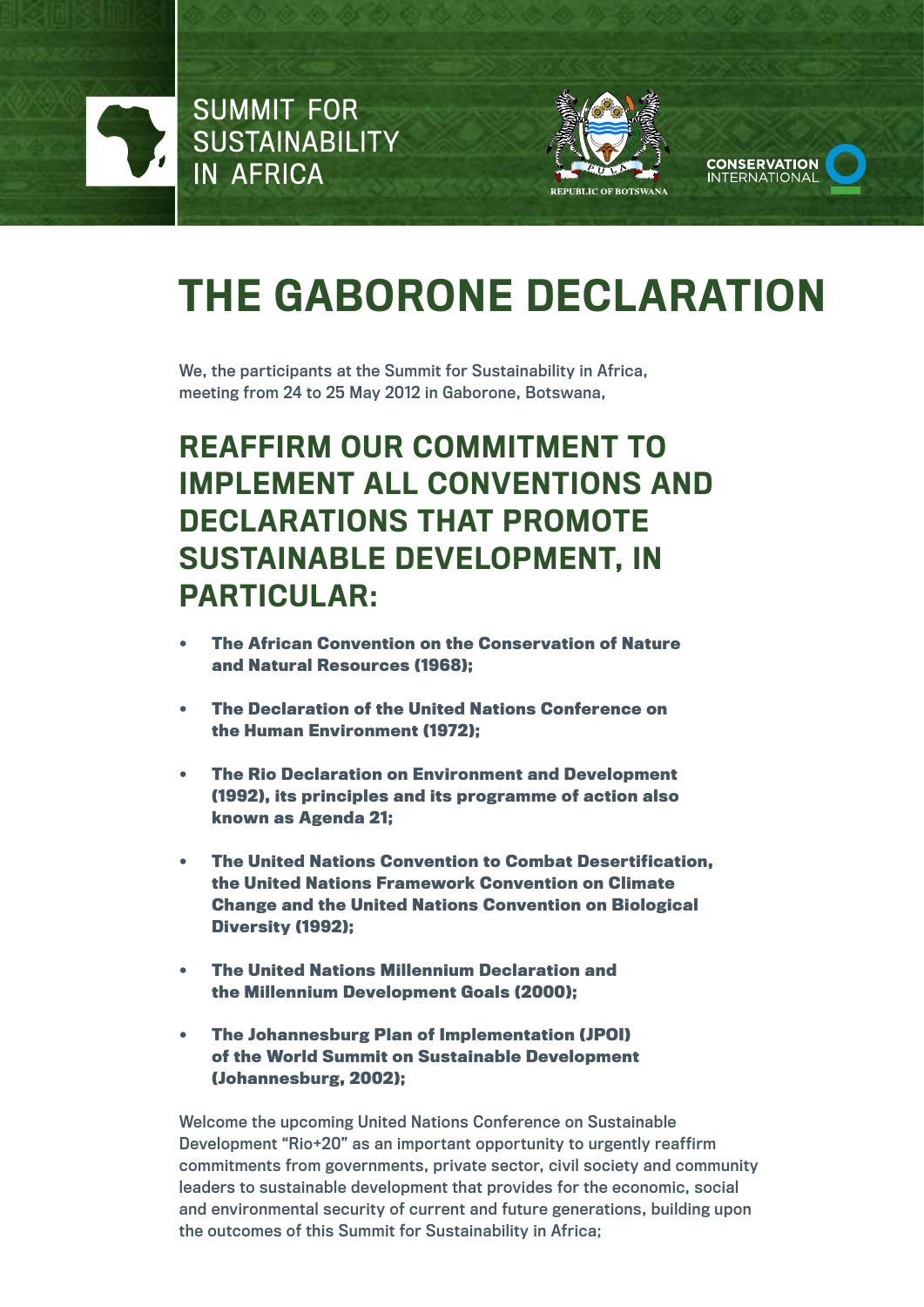Reaffirm our commitment to the Africa Consensus STATEMENT TO RIO+20 AND THE Malabo Decision on Africa's Preparations for the Rio+20 CONFERENCE:

Are concerned that:

- **• The historical pattern of natural resources exploitation has failed to promote sustained growth, environmental integrity and improved social capital;**
- **• Economic growth and human well-being in Africa will be threatened if we do not undertake concerted action to halt and reverse the degradation and loss of healthy ecosystems and biodiversity, and to enhance society's ability to adapt to climate change and environmental risks and scarcities;**

Recognize that:

- **• Current development decisions are driven by fundamental human needs for food, water, energy, and health security as well as employment and economic growth;**
- **• The abovementioned development needs must be addressed with sufficient concern for each other, for their impact on our peoples' quality of life and our countries' ecological health and productivity, and for the eradication of poverty and inequality;**
- **• Watersheds, forests, fisheries, coral reefs, soils, and all natural resources, ecosystems and biodiversity constitute our vital natural capital and are central to long-term human well-being, and therefore must be protected from overuse and degradation and, where necessary, must be restored and enhanced;**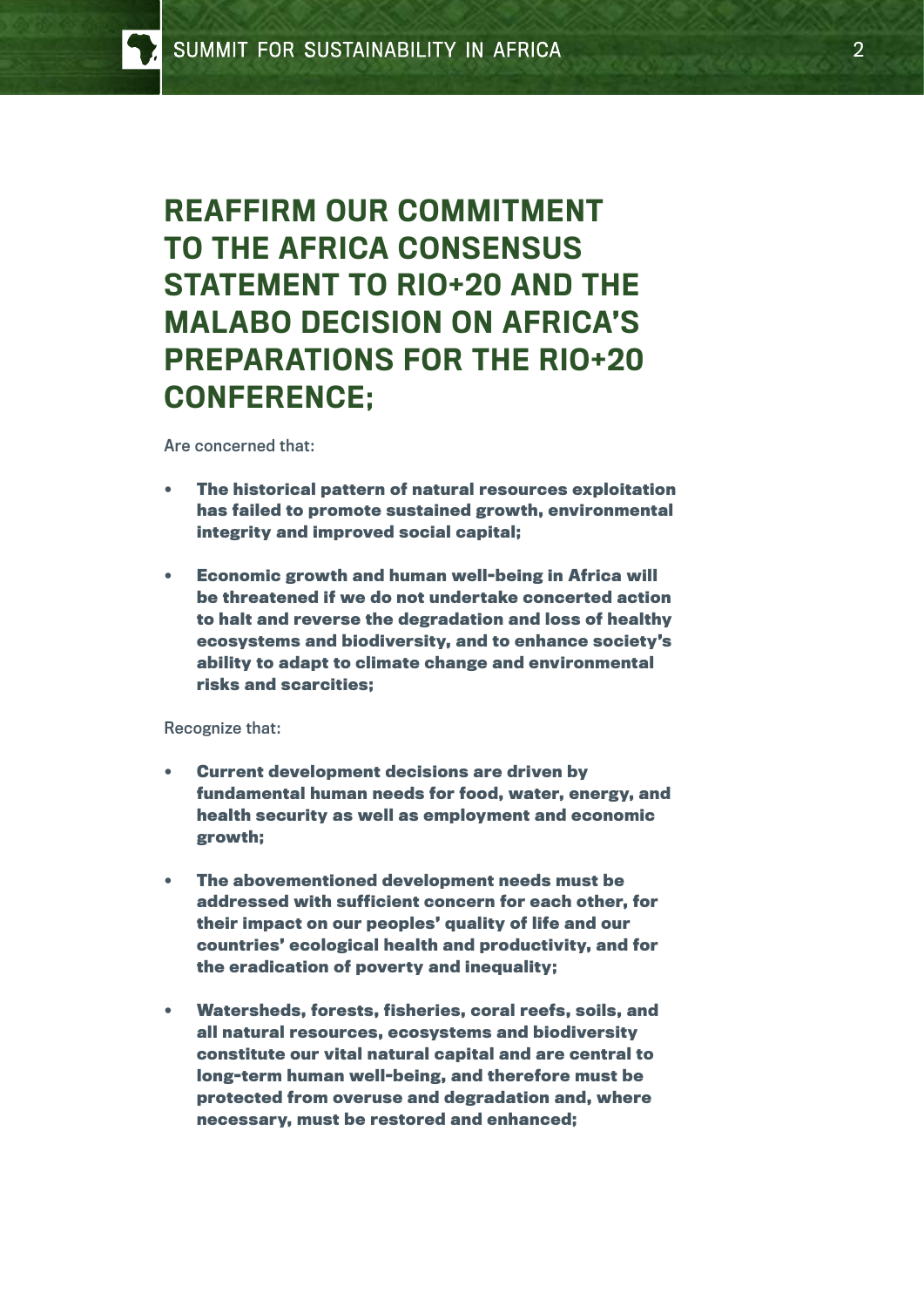

Are in agreement that:

- **• Urgent, concerted actions be undertaken to restore and sustain the ability of the Earth to support human communities, to ensure the long-term integrity of biodiversity and ecosystem services in effective protected area networks, to mitigate environmental risks and scarcities, and thereby to contribute to the prosperity of future generations;**
- **• These actions must be led by countries as a tenet of their sovereign self-interest and in alliance with the community of nations, respecting common but differentiated responsibilities;**

#### Recognize that:

- **• The abovementioned actions must increase our knowledge, technology, tools, and capacities to value and manage natural capital and to sustainably improve our citizens' economic and social well-being;**
- **• Effective governance and equity are essential to achieving these goals of sustainable development;**
- **• Disparities in economic growth and development priorities are evident between the developed and developing countries;**
- **• The engagement of governments and citizens along with the dedicated support of the private sector and other investors, donors and advisors is vital to the success of this collective vision;**
- **• This vision must translate into actions that are specific, targeted, and timely;**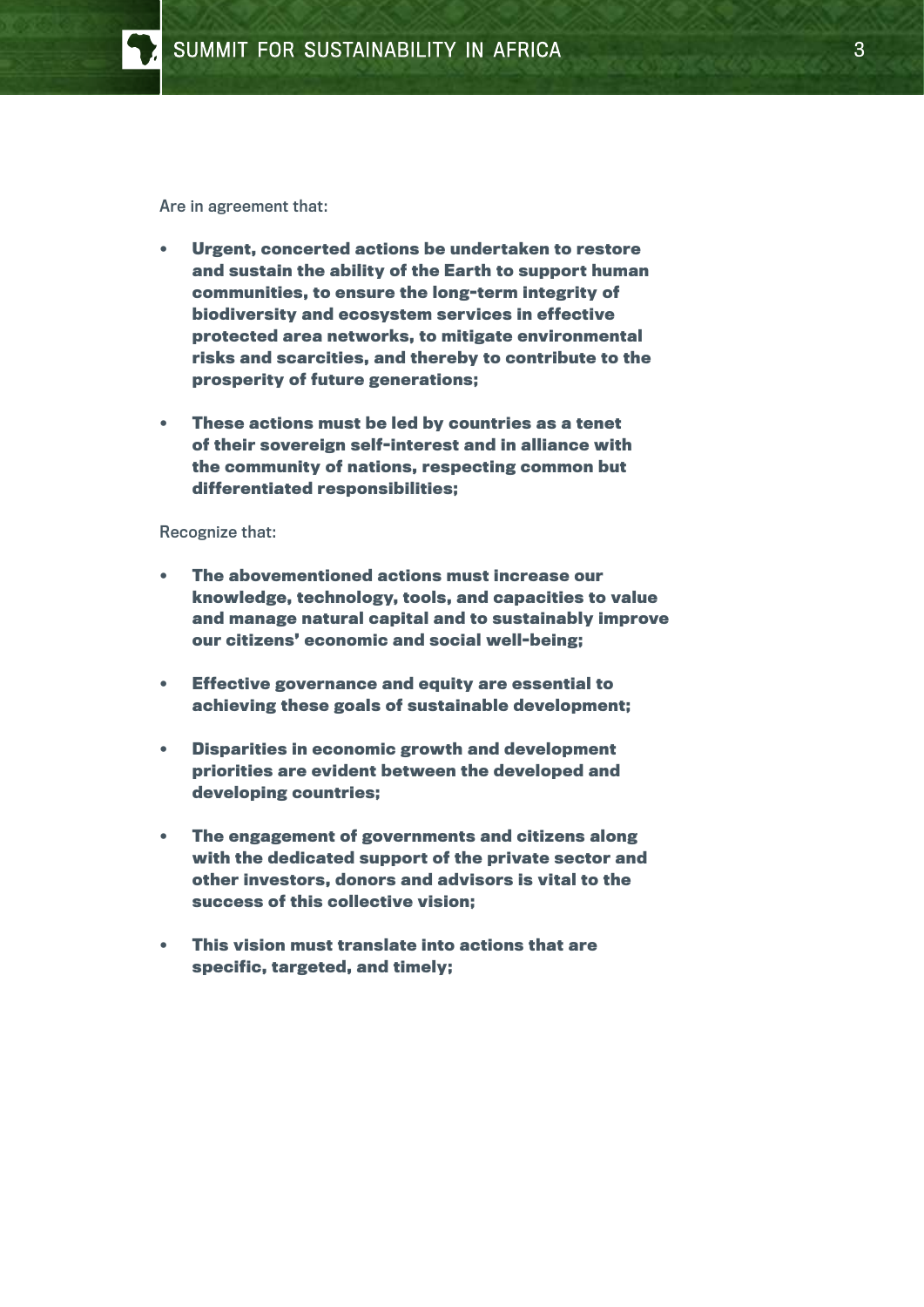Hereby undertake to pursue the following overarching objective and concrete actions, in cooperation with other countries and partners, and to share information on progress on these actions on an annual basis:

#### To ensure that the contributions of natural capital to sustainable economic growth, maintenance and improvement of social capital and human well-being are quantified and integrated into development and business practice;

Through:

- **• Integrating the value of natural capital into national accounting and corporate planning and reporting processes, policies, and programmes, in agreed efforts, including the appended Communiqué on Natural Capital Accounting,**
- **• Building social capital and reducing poverty by transitioning agriculture, extractive industries, fisheries and other natural capital uses to practices that promote sustainable employment, food security, sustainable energy and the protection of natural capital through protected areas and other mechanisms,**
- **• Ecosystem restoration measures, as well as actions that mitigate stresses on natural capital,**
- **• Building the knowledge, data, capacity and policy networks to promote leadership and new models in the field of sustainable development, and to increase momentum for positive change,**
- **Effective communication and public education.**

Each of us, no matter our stage of development, will start to implement this agreement, consistent with our respective capacities and resources;

In recognition of the many encouraging steps being taken towards sustainable development across the African continent,

## We hereby encourage other nations to endorse this Gaborone Declaration and agree to join in these initiatives.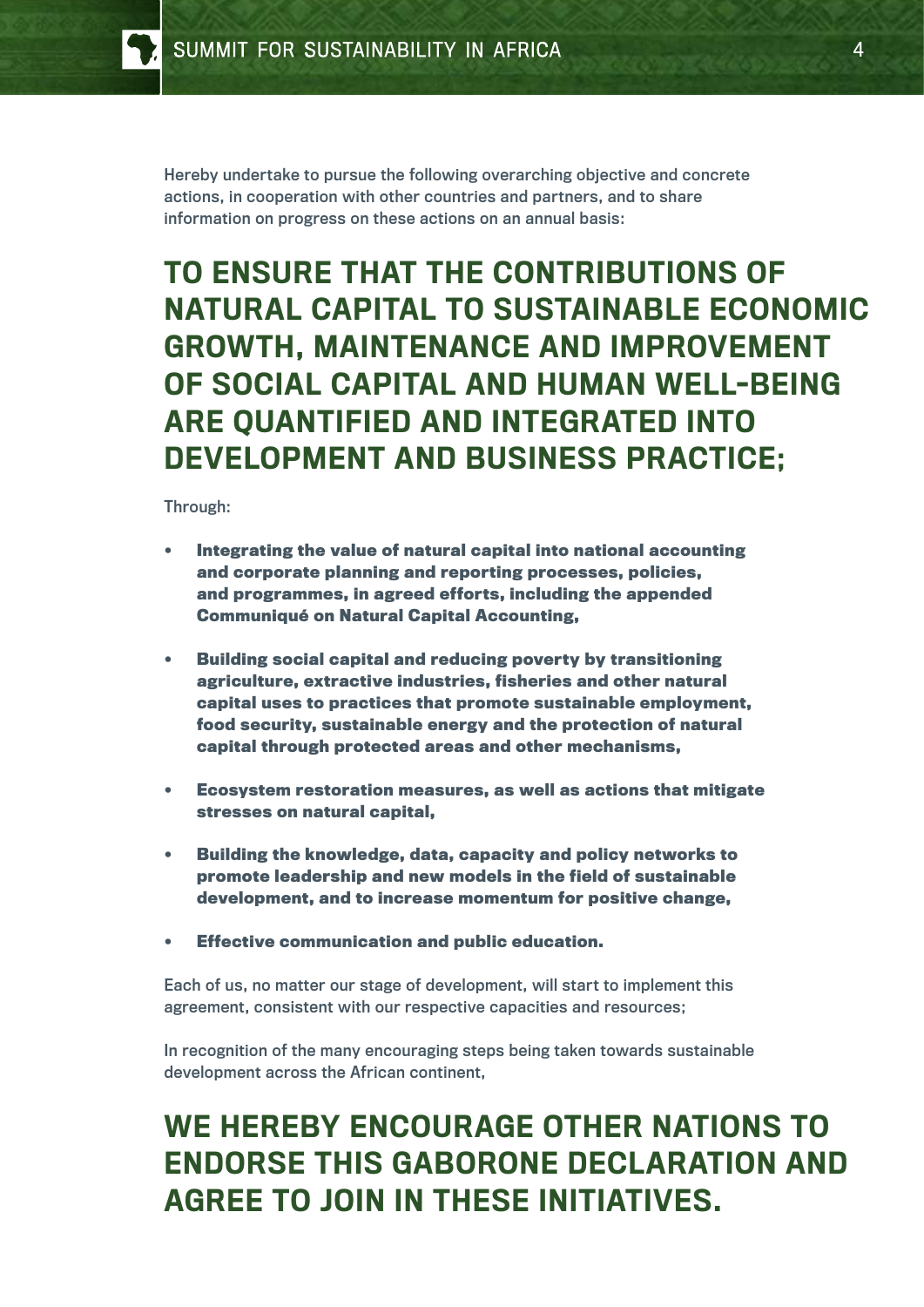## Communiqué on Natural Capital Accounting

Recognizing the limitations of GDP as a measure of well-being and sustainable growth that values environmental and social aspects of progress;

Underscoring the importance of natural capital accounting as a tool for mainstreaming natural capital into informed economic decision-making;

Recognizing the adoption by the UN Statistical Commission of the 2012 System of Environmental-Economic Accounts (SEEA) central framework as the initial version of the international standard for environmentaleconomic accounts, subject to further revision, acknowledging that further improvements on measurement are necessary on specific issues;

Noting the challenge to build national institutional capacity to implement the SEEA, including the organization and collection of data, and to demonstrate its benefits to policy makers;

Appreciating that there are many successful experiences and best practices on natural capital accounting and that a key challenge we face is how to scale up, replicate and adapt what we know works;

Welcoming that Rio+20 offers an important opportunity for the international community to mobilize support for the implementation of previously stated commitments to implementing natural capital accounting.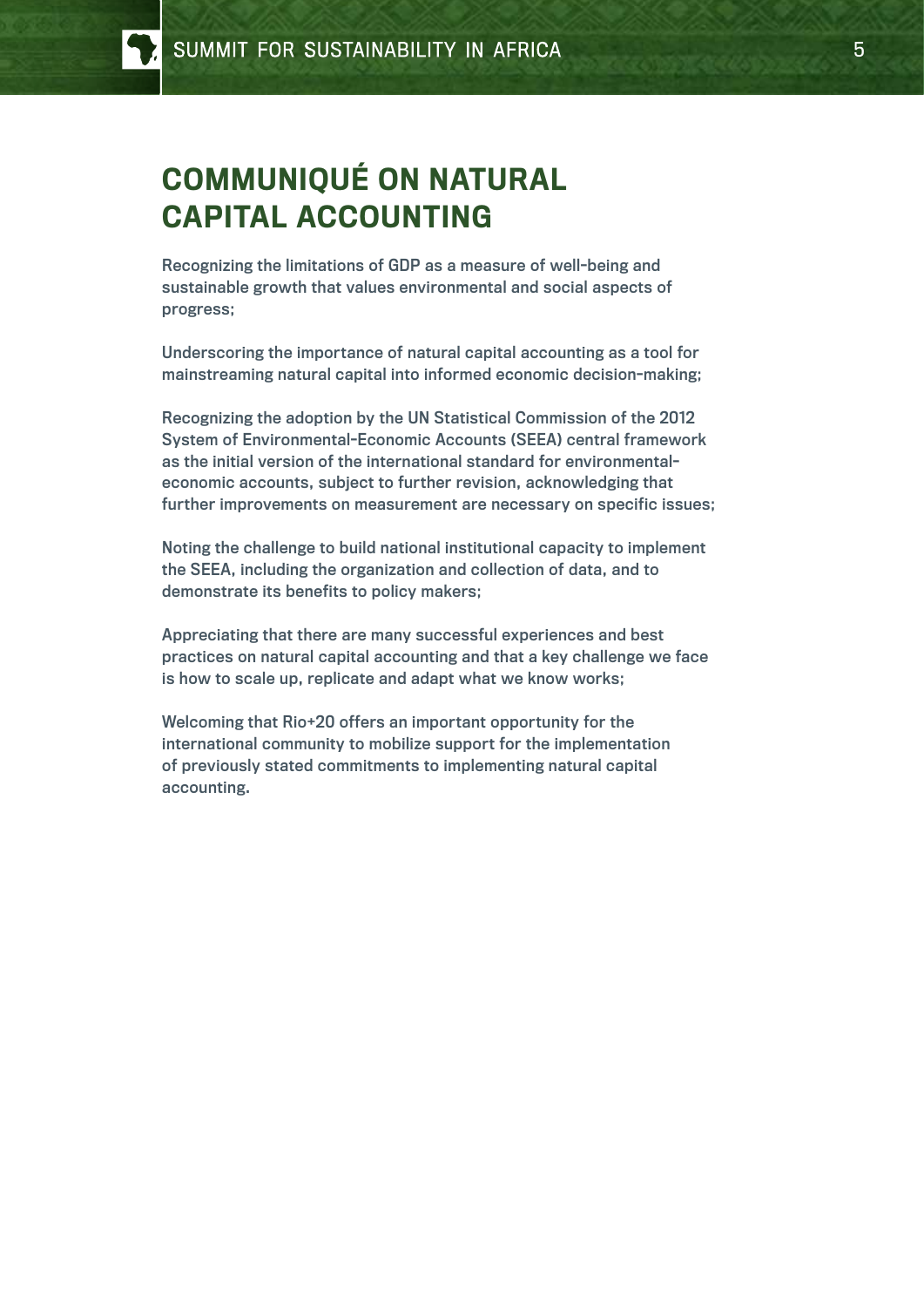#### Hereby:

Invite Governments, their respective accountancy standards bodies, and the United Nations system, including international financial institutions, and other international organizations, as appropriate, working in partnership with Major Groups and other stakeholders to take action as follows:

- **1. Develop institutional arrangements to strengthen the implementation of natural capital accounting;**
- **2. Develop science-based methodologies on an experimental basis for ecosystem accounting as a complement to GDP and corporate performance;**
- **3. Pilot and demonstrate the economic, social and environmental aspects of scaled up and integrated approaches to natural capital accounting.**

Further invite the United Nations Statistical Commission to assist in the implementation of the SEEA and to provide support for the training of national accountants, environmental statisticians and national technical staff.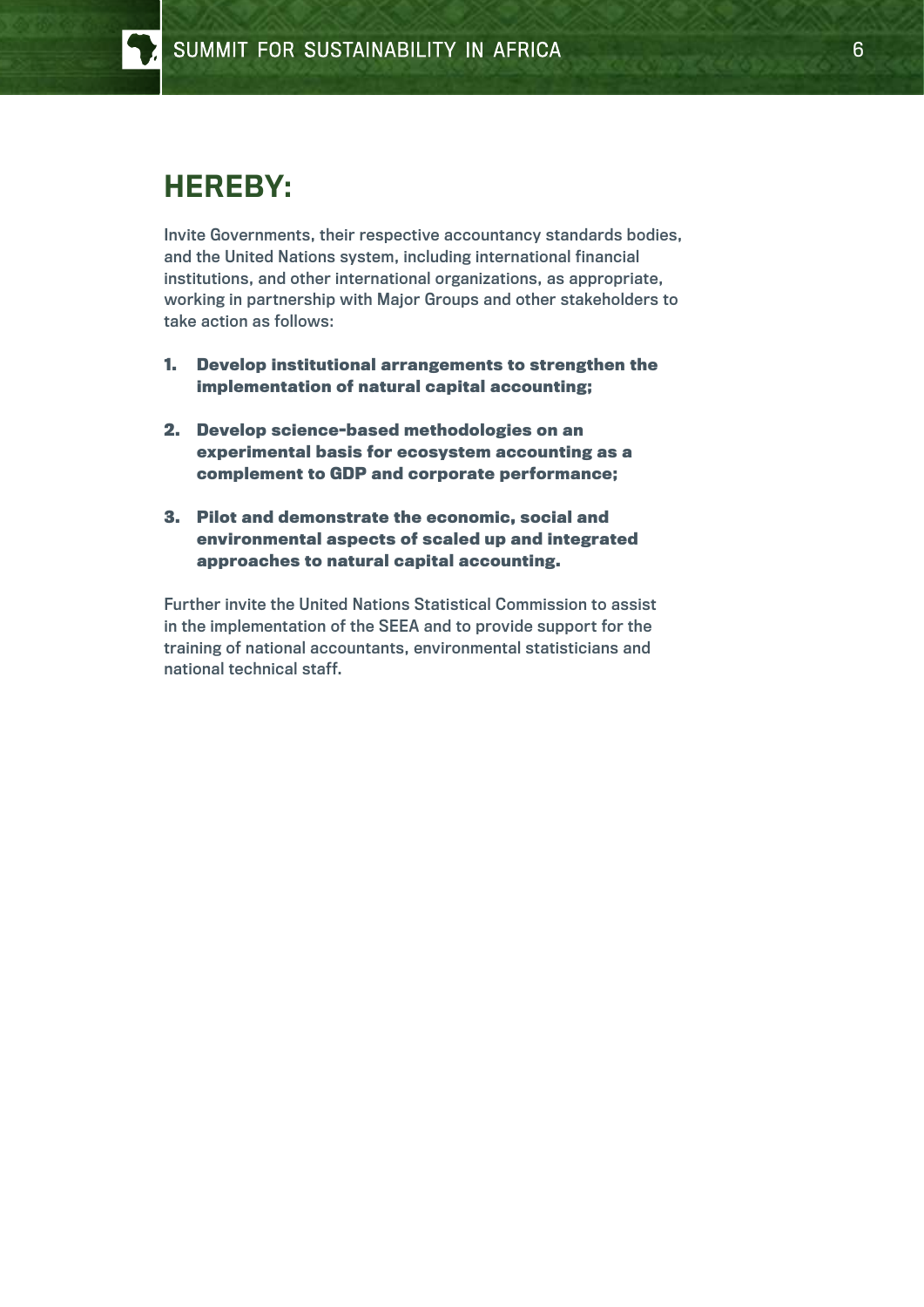#### National Representatives and Signatory Countries

**His Excellency Lt. Gen. Seretse Khama Ian Khama** President of the Republic of Botswana

**Her Excellency Ellen Johnson Sirleaf** President of Liberia

**His Excellency Hifikepunye Pohamba** President of Namibia

**His Excellency Mohamed Gharib Bilal** Vice President of Tanzania

**His Excellency Aires Aly** Prime Minister of Mozambique

**Hon. Stanislas Kamanzi** Minister of Natural Resources of Rwanda

**Hon. Emmanuel Issoze Ngondet** Minister of Foreign Affairs, International Cooperation and Francophony of Gabon

**Hon. Njeru Githae** Minister of Finance of Kenya

**Hon. Edna Molewa** Minister of Water and Environmental Affairs, South Africa

**Hon. Sherry Ayittey** Minister of Environment, Science and Technology, Ghana